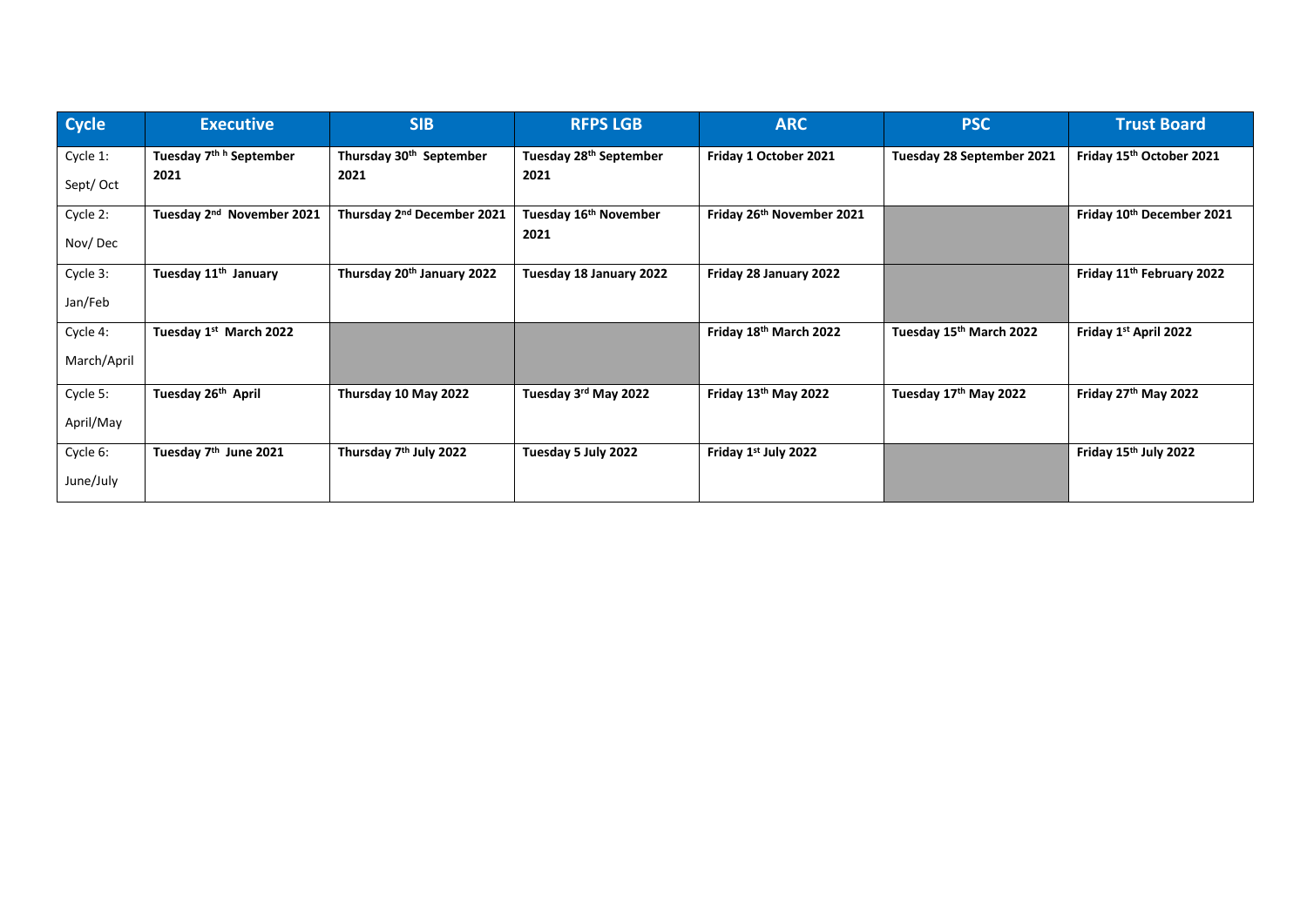| <b>Executive</b>                                                                                                                                                                                                                                                                                                                                                                         | <b>SIB</b>                                                                                                                                                                                                                                                                                                                                                                            | <b>RFPS LGB</b>                                                                                                                                                                                                                                                                                                                                                                                                                                                                                                                   | <b>ARC</b>                                                      | <b>PSC</b>                                                                                                                                                        | <b>Trust Board</b>                                                                                                                                                                                                                                                                                                                                                                                                                                                                                                       |
|------------------------------------------------------------------------------------------------------------------------------------------------------------------------------------------------------------------------------------------------------------------------------------------------------------------------------------------------------------------------------------------|---------------------------------------------------------------------------------------------------------------------------------------------------------------------------------------------------------------------------------------------------------------------------------------------------------------------------------------------------------------------------------------|-----------------------------------------------------------------------------------------------------------------------------------------------------------------------------------------------------------------------------------------------------------------------------------------------------------------------------------------------------------------------------------------------------------------------------------------------------------------------------------------------------------------------------------|-----------------------------------------------------------------|-------------------------------------------------------------------------------------------------------------------------------------------------------------------|--------------------------------------------------------------------------------------------------------------------------------------------------------------------------------------------------------------------------------------------------------------------------------------------------------------------------------------------------------------------------------------------------------------------------------------------------------------------------------------------------------------------------|
| Update Register of<br>pecuniary interests<br>Receive and feedback<br>on SoDA                                                                                                                                                                                                                                                                                                             | Confirm SIB chair &<br>vice chair<br>Update Register of<br>$\bullet$<br>pecuniary interests<br>Receive governance<br>$\bullet$<br>handbook including:<br>code of conduct<br>$\Omega$<br>Terms of<br>$\mathbf{O}$<br>Reference for SIB<br>SoDA<br>$\mathbf{O}$<br>Consider training needs<br>$\bullet$<br>of SIB members<br>Confirm link roles with<br>school middle/senior<br>leaders | Elect LGB chair & vice<br>$\bullet$<br>chair<br>Update Register of<br>$\bullet$<br>pecuniary interests<br>Receive governance<br>$\bullet$<br>handbook including:<br>code of conduct<br>$\Omega$<br>Terms of<br>$\mathbf{0}$<br>Reference for SIB<br>SoDA<br>$\mathbf{O}$<br>Update LGB skills self-<br>$\bullet$<br>evaluation audit and<br>gap analysis, plan any<br>recruitment to meet<br>gaps<br>Review training needs<br>$\bullet$<br>of governors<br>Confirm link roles with<br>$\bullet$<br>school middle/senior<br>leader | Confirm terms of<br>$\bullet$<br>reference for Pay<br>Committee | Confirm Terms of<br>$\bullet$<br>Reference for PSC and<br>link roles                                                                                              | Elect chair and vice-<br>$\bullet$<br>chair & appoint<br>committee chairs<br>including SIB and LGB<br>Appoint rust clerk<br>Update Register of<br>pecuniary interests<br>Review and adopt<br>governance handbook<br>and governance code<br>of conduct<br>Review and adopt all<br>Terms of Reference for<br>board/all committees<br>Update trustee skills<br>audit, gap analysis,<br>plan recruitment<br>Review training needs<br>of trustees<br>Review trustee link<br>roles with executive<br>team<br>Review/adopt SoDA |
| <b>Review Trust Aims &amp;</b><br><b>Vision Statement</b><br><b>Consider Trust</b><br>priorities and links with<br>SIP/SDP<br>Consider dissemination<br>$\bullet$<br>to SIB/LGB<br><b>Consider Annual Trust</b><br>policy review schedule,<br>consultation dates and<br>expectations<br>Consider pay policy<br>review process and<br>agree reporting<br>schedule to ARC/pay<br>committee | Receive update on<br>$\bullet$<br><b>Trust Vision Statement</b><br>and consider priorities<br>for the year and links<br>with POAP/ SIP                                                                                                                                                                                                                                                | Receive update on<br>$\bullet$<br><b>Trust Vision and</b><br>consider school<br>aims/priorities for the<br>year in line with<br>SEF/SDP                                                                                                                                                                                                                                                                                                                                                                                           |                                                                 | <b>Consider Trust and</b><br>$\bullet$<br>schools Aims/Vision<br>Statements and links<br>Consider school<br>$\bullet$<br>implementation plans<br>for Trust vision | <b>Approve Trust Vision</b><br>$\bullet$<br>Statement<br>Consider feedback<br>$\bullet$<br>from SIB/LGB and<br>approve Trust priorities<br>for the year<br>Receive and scrutinise<br>CEO RAG report                                                                                                                                                                                                                                                                                                                      |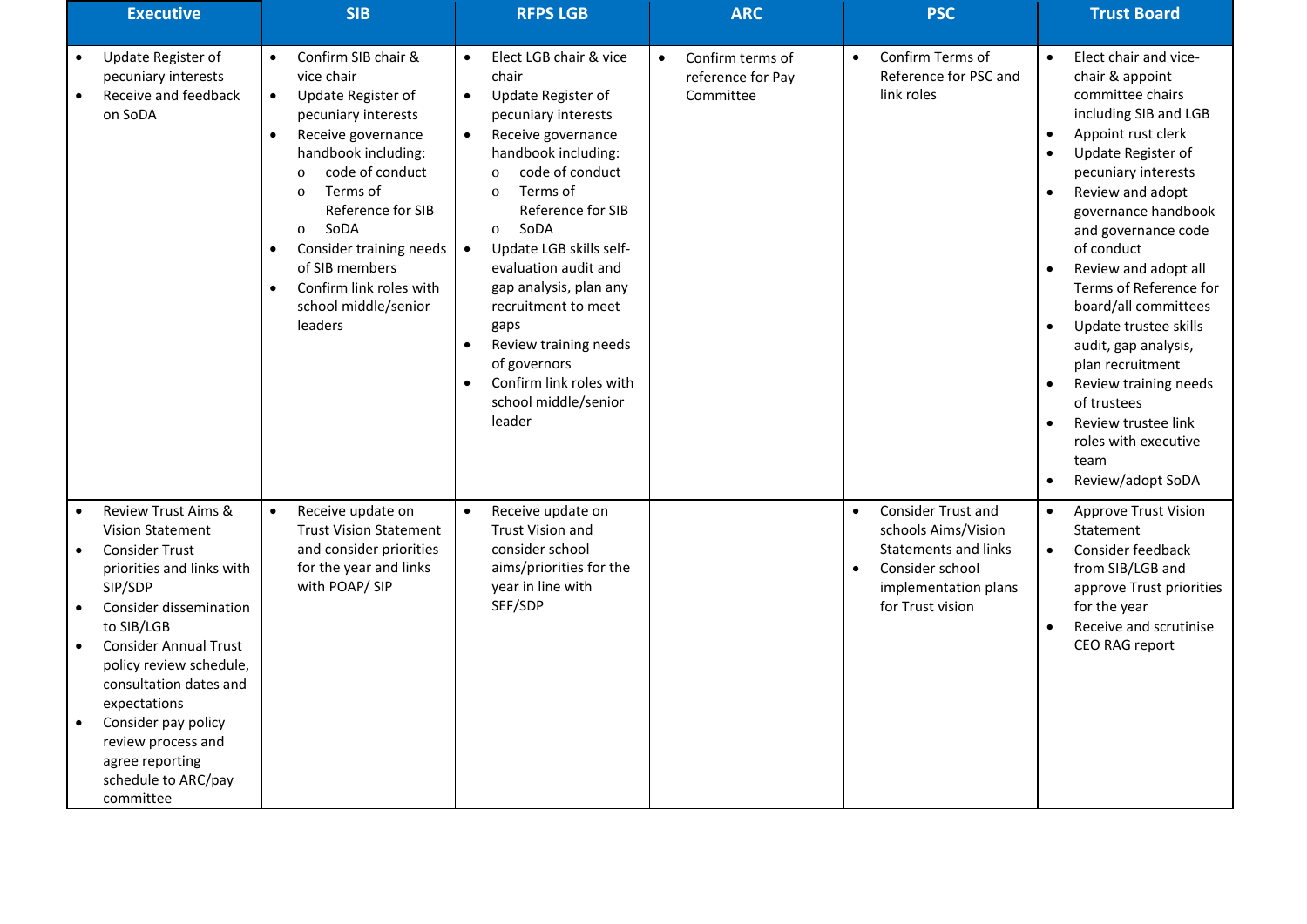| Share & challenge<br>performance in<br>previous year incl. data<br>on: EYFS, phonics,<br>SATs, GCSEs, A levels<br>(as available) etc and<br>prepare for PSC<br>presentation<br>Consider school<br>policies review<br>schedule<br>Review safeguarding<br>(KCSIE) changes &<br>updated schools'<br>safeguarding policies<br>Scrutinise school<br>safeguarding reports<br>Review headteacher<br>pay progression<br>recommendations | Consider HT report and<br>$\bullet$<br>data on:<br>Attendance<br>$\bullet$<br>Absence, PA<br>FTE/PEX<br>behaviour<br>HT plans/priorities<br>for targeted<br>support within<br>SIP/SDP<br>Review and<br>approve school<br>policies as per<br>agreed schedule<br>Scrutiny of<br>safeguarding<br>report for summer<br>term/ feedback for<br>ARC/PSC<br>Review updated school<br>$\bullet$<br>safeguarding policy<br>Consider/priorities<br>/ risks to report to<br><b>PSC</b> | Review performance of<br>$\bullet$<br>previous year incl. data<br>on: EYFS, phonics,<br>SATs, Teacher<br>Assessment<br>Consider HT report and<br>data on:<br>Attendance<br>$\bullet$<br>Absence, PA<br>$\bullet$<br>FTE/PEX<br>$\bullet$<br>behaviour<br>$\bullet$<br>HT plans/priorities for<br>targeted support<br>within SIP/SDP<br>Consider pupil<br>$\bullet$<br>premium strategy<br>Review and approve<br>school policies as per<br>agreed schedule<br>Scrutiny of<br>$\bullet$<br>safeguarding report for<br>Summer term/<br>feedback for ARC/PSC<br>Review updated school<br>safeguarding policy<br>Consider/priorities/<br>risks to report to PSC | Review Headteacher<br>$\bullet$<br>recommendation for<br>pay progression for SLT<br>Review headteacher<br>$\bullet$<br>recommendations for<br>pay progression for<br>teaching staff<br>Review headteacher<br>$\bullet$<br>recommendations for<br>pay progression for<br>associate staff | Receive reports from<br>$\bullet$<br>School Improvement<br>partners<br>Review Schools' SIPs<br>$\bullet$<br>and scrutinise school<br>performance targets<br><b>Review Trust-wide SI</b><br>metrics<br><b>Review PD metrics</b><br>$\bullet$<br>Recommendations to<br>$\bullet$<br>TB on risk register | Receive report from<br>PSC recommending<br>targets for approval on:<br>educational<br>$\bullet$<br>performance in schools<br>key risks<br>$\bullet$<br>safeguarding<br>$\bullet$<br>school targets<br>Review safeguarding<br>(KCSIE) changes and<br>approve schools'<br>safeguarding policy and<br><b>Trust Safeguarding</b><br>Statement |
|---------------------------------------------------------------------------------------------------------------------------------------------------------------------------------------------------------------------------------------------------------------------------------------------------------------------------------------------------------------------------------------------------------------------------------|----------------------------------------------------------------------------------------------------------------------------------------------------------------------------------------------------------------------------------------------------------------------------------------------------------------------------------------------------------------------------------------------------------------------------------------------------------------------------|------------------------------------------------------------------------------------------------------------------------------------------------------------------------------------------------------------------------------------------------------------------------------------------------------------------------------------------------------------------------------------------------------------------------------------------------------------------------------------------------------------------------------------------------------------------------------------------------------------------------------------------------------------|-----------------------------------------------------------------------------------------------------------------------------------------------------------------------------------------------------------------------------------------------------------------------------------------|-------------------------------------------------------------------------------------------------------------------------------------------------------------------------------------------------------------------------------------------------------------------------------------------------------|-------------------------------------------------------------------------------------------------------------------------------------------------------------------------------------------------------------------------------------------------------------------------------------------------------------------------------------------|
| Receive and feedback on:<br>Draft CFO Finance<br>Report and workplan<br>update including<br>annual procurement<br>calendar<br>Review progress<br>on closing down of                                                                                                                                                                                                                                                             | Confirm likely future<br>$\bullet$<br>student numbers at<br><b>RFSS</b>                                                                                                                                                                                                                                                                                                                                                                                                    |                                                                                                                                                                                                                                                                                                                                                                                                                                                                                                                                                                                                                                                            | Confirm affordability of<br>$\bullet$<br>headteacher pay<br>progression<br>recommendations                                                                                                                                                                                              |                                                                                                                                                                                                                                                                                                       | Receive and approve<br>$\bullet$<br>Pupil Premium Impact<br>Reports<br>Receive and consider<br>$\bullet$<br>Finance report on year-<br>end projections/risks<br>and financial<br>performance to end of<br>September                                                                                                                       |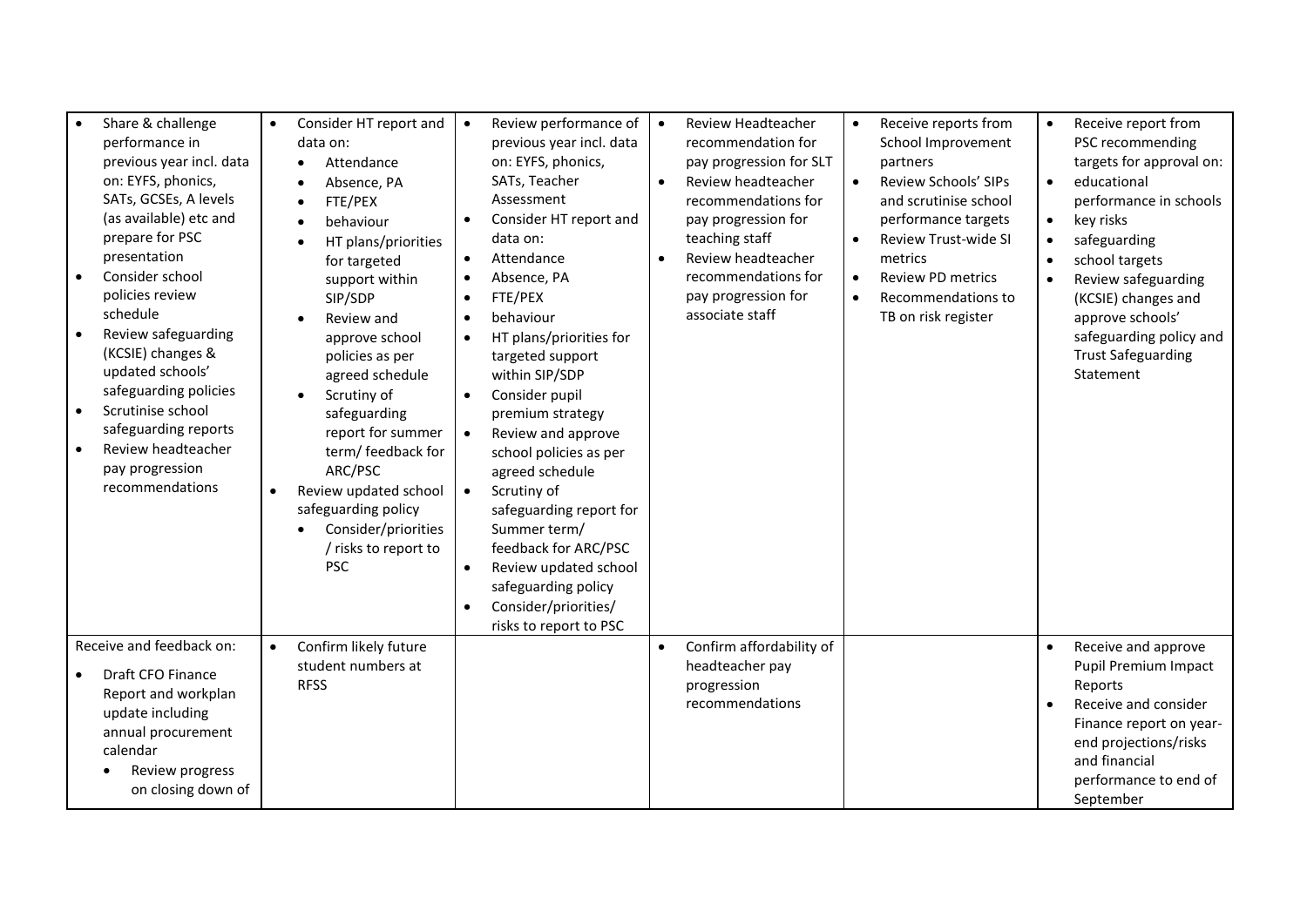| previous financial<br>year across the<br>Trust, expected<br>accruals or other<br>requirements<br>Review proposed<br>$\bullet$<br>procurements in<br>next period<br>Consider draft<br>$\bullet$<br>reports on use of<br>pupil premium and<br>impact (& sports<br>premium @ RFPS)<br>for PSC from HTs<br>Draft Head of HR<br>$\bullet$<br>report and<br>workplan update<br>Estates workplan<br>$\bullet$<br>update incl. prep<br>of Land & Buildings<br>return fro CFO<br>approval<br>Review previous<br>$\bullet$<br>terms' GDPR data<br>and compliance<br>Review website<br>$\bullet$<br>compliance |            |                 |                                                                      |            | Receive and consider<br>$\bullet$<br>HR report on previous<br>term HR and potential<br>risks<br>Receive and consider<br>$\bullet$<br>Estate report on<br>potential risks and<br>developments<br>Consider draft L&B<br>$\bullet$<br>return (due Nov)<br>Confirm website<br>$\bullet$<br>compliance<br>Confirm Trust Risk<br>$\bullet$<br>Register |
|-----------------------------------------------------------------------------------------------------------------------------------------------------------------------------------------------------------------------------------------------------------------------------------------------------------------------------------------------------------------------------------------------------------------------------------------------------------------------------------------------------------------------------------------------------------------------------------------------------|------------|-----------------|----------------------------------------------------------------------|------------|--------------------------------------------------------------------------------------------------------------------------------------------------------------------------------------------------------------------------------------------------------------------------------------------------------------------------------------------------|
| <b>Executive</b>                                                                                                                                                                                                                                                                                                                                                                                                                                                                                                                                                                                    | <b>SIB</b> | <b>RFPS LGB</b> | <b>ARC</b>                                                           | <b>PSC</b> | <b>Trust Board</b>                                                                                                                                                                                                                                                                                                                               |
| Review of SoDA (if<br>$\bullet$<br>required)                                                                                                                                                                                                                                                                                                                                                                                                                                                                                                                                                        |            |                 | Confirm Terms of<br>$\bullet$<br>Reference for ARC and<br>link roles |            | Approve SoDA (if<br>$\bullet$<br>required)<br><b>Publish Admissions</b><br>$\bullet$<br>arrangements for each                                                                                                                                                                                                                                    |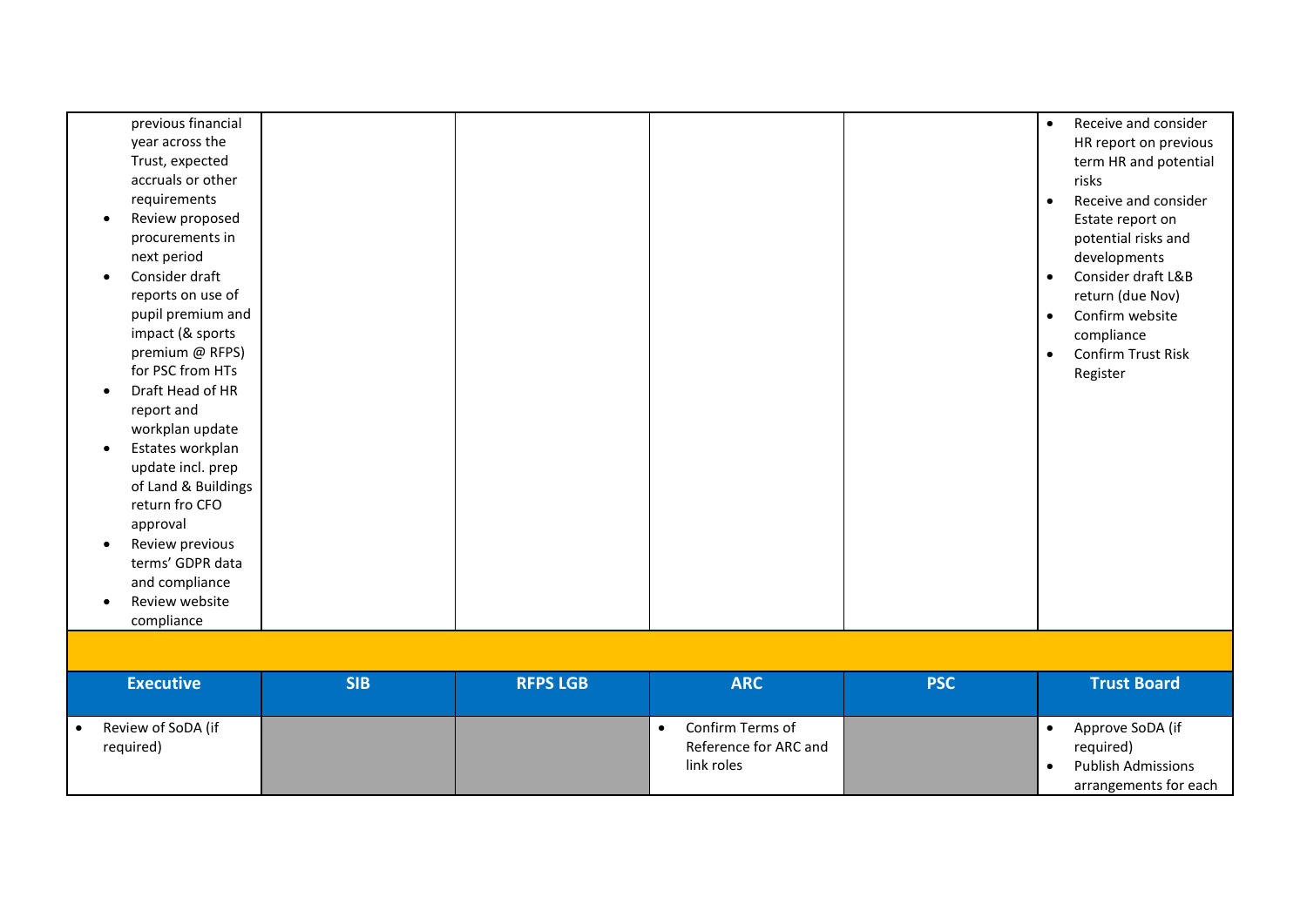|                                                                                                                                                                                                                                                                                                                |                                                                                                                                                                                                                                    |           |                                                                                                                                                                                                                                                                                                                                                                                       | school / undertake<br>consultation                                                                                                                                                                                                                                                                                                         |
|----------------------------------------------------------------------------------------------------------------------------------------------------------------------------------------------------------------------------------------------------------------------------------------------------------------|------------------------------------------------------------------------------------------------------------------------------------------------------------------------------------------------------------------------------------|-----------|---------------------------------------------------------------------------------------------------------------------------------------------------------------------------------------------------------------------------------------------------------------------------------------------------------------------------------------------------------------------------------------|--------------------------------------------------------------------------------------------------------------------------------------------------------------------------------------------------------------------------------------------------------------------------------------------------------------------------------------------|
| <b>Consultation of Trust</b><br>policy reviews as per<br>schedule                                                                                                                                                                                                                                              | Feedback on<br>$\bullet$<br>governors'/SIB<br>members/trustees'<br>visits                                                                                                                                                          |           | Ensure schedule in<br>$\bullet$<br>place to review all<br>relevant policies<br>throughout the year<br>Scrutiny of policies /<br>$\bullet$<br>recommendations to<br>TB                                                                                                                                                                                                                 | Feedback on trustees'<br>visits<br>Approval of Trust<br>policies as per schedule<br>Receive and scrutinise<br>CEO RAG report                                                                                                                                                                                                               |
| <b>Review October census</b><br>data and impact<br>Share and review use<br>of pupil premium and<br>impact (+ sports<br>premium RFPS)                                                                                                                                                                           | Review progress<br>$\bullet$<br>against SIP/POAP<br>Consider priorities for<br>targeted support<br>Consider pupil<br>$\bullet$<br>premium strategy<br>Review and approve<br>$\bullet$<br>school policies as per<br>agreed schedule | $\bullet$ | Scrutinise school<br>$\bullet$<br>safeguarding reports<br>from previous term (for<br>risk)                                                                                                                                                                                                                                                                                            | Review CEO<br>performance &<br>appraisal targets and<br>pay<br>Approve HT pay<br>Receive reports from<br>Chairs of LGB/SIB                                                                                                                                                                                                                 |
| Receive and feedback<br>on:<br><b>Draft Finance Report</b><br>for ARC and workplan<br>update<br><b>School Resource</b><br>management self-<br>assessment tool (SRM)<br>for Chair of ARC (early<br>Nov)<br>Update on external<br>$\bullet$<br>audit process<br>HR workplan update<br>Estates workplan<br>update | $\bullet$                                                                                                                                                                                                                          | $\bullet$ | Receive CFO report &<br>$\bullet$<br>consider financial<br>performance to end of<br>October<br>Consideration of<br>$\bullet$<br>changes in Financial<br>Regulations/ AFH and<br>Trust policy<br><b>Receive External</b><br>$\bullet$<br>Auditors report,<br>statements & scrutinise<br>accounts<br>Consider points in<br>$\bullet$<br>management letter<br>and recommend<br>responses | Receive CFO report<br>incl. financial<br>Performance to end of<br>November<br>Receive report from<br>ARC on financial<br>performance in schools<br>and risks<br>Approve Trustee<br>Report, Annual<br>Accounts, management<br>letter for submission by<br>31 Dec.<br><b>Appoint Auditors and</b><br>confirm/approve<br>internal audit focus |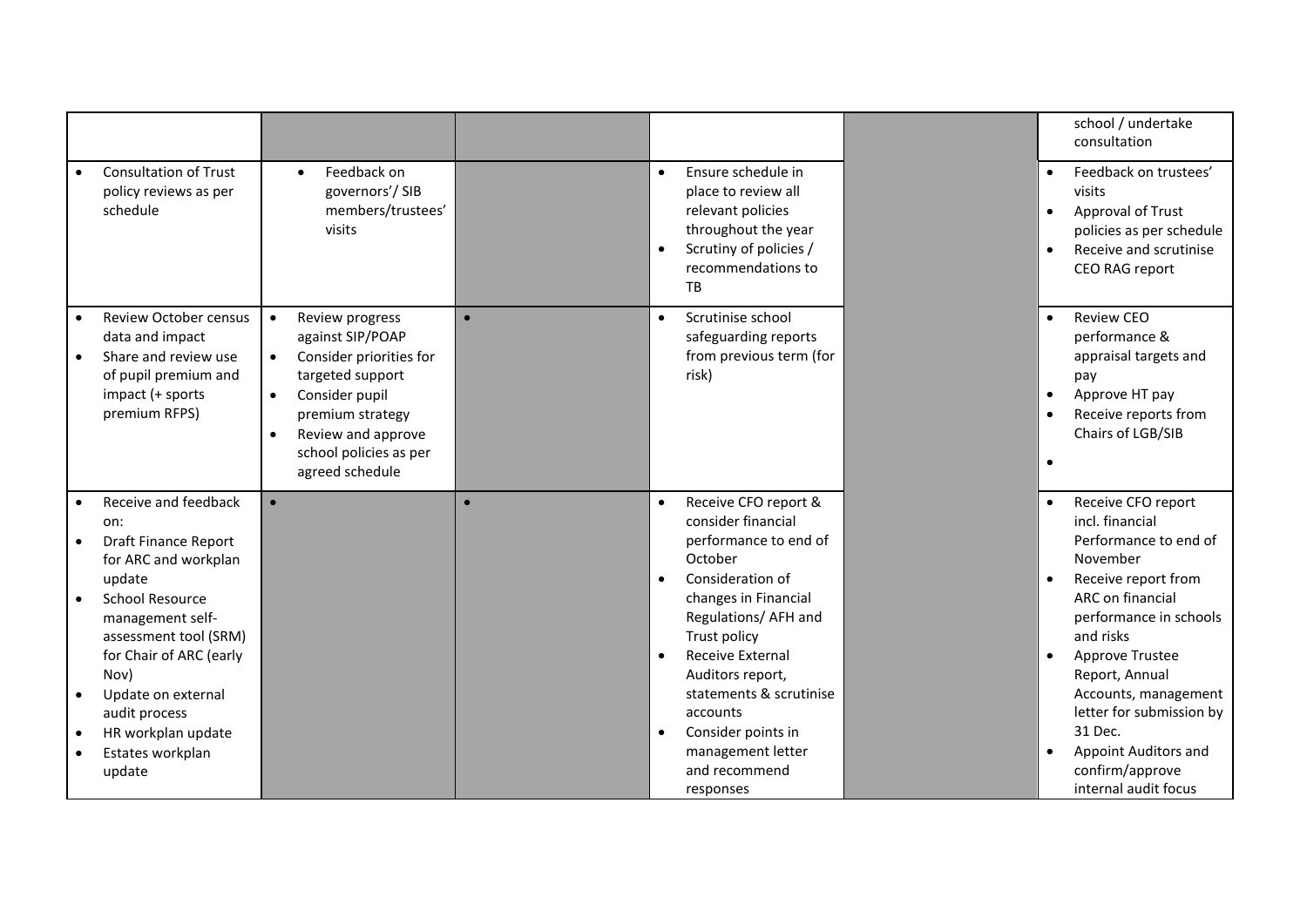| Scrutiny of Asset       |  | Discuss summary of      | Receive summary IA      |
|-------------------------|--|-------------------------|-------------------------|
| Management Plan         |  | previous Internal Audit | report and confirm IA   |
| (AMP)and plan for       |  | (IA) report and         | plan for year           |
| disposal/write-offs     |  | recommend draft IA      | Receive Pupil premium   |
| Review likely EoY       |  | plan for the year       | Reports                 |
| financial performance   |  | Recommend AMP           | Approve procurement     |
| at each school          |  | Review procurement      | decisions as per SoDA   |
| Consider school related |  | recommendations         | Receive feedback on     |
| points likely to be in  |  | <b>Scrutiny of GDPR</b> | <b>GDPR</b> report from |
| management letter       |  | report from previous    | ARC/approve             |
| Review proposed         |  | term and                | recommendations         |
| procurements in next    |  | recommendations         | Confirm Risk Register   |
| period                  |  | Review and scrutinise   |                         |
|                         |  | the Trust Risk Register |                         |

| <b>Executive</b>                                                      | <b>RFSS SIB</b>                                                                             | <b>RFPS LGB</b>                                                                             | <b>ARC</b>                                                                                                                 | <b>PSC</b>                                                          | <b>Trust Board</b>                                                                                                                     |
|-----------------------------------------------------------------------|---------------------------------------------------------------------------------------------|---------------------------------------------------------------------------------------------|----------------------------------------------------------------------------------------------------------------------------|---------------------------------------------------------------------|----------------------------------------------------------------------------------------------------------------------------------------|
| Review SoDA (if<br>required)<br>$\bullet$                             |                                                                                             |                                                                                             | <b>Confirm Financial</b><br>$\bullet$<br>Statements on the<br>website and ESFA<br>accounts return is<br>finalised (31 Jan) |                                                                     | Approve SoDA (if<br>required)                                                                                                          |
| Trust policy reviews<br>and consultation                              | Feedback on SIB<br>$\bullet$<br>members/trustees'<br>visits                                 | Feedback on<br>$\bullet$<br>governors/trustees'<br>visits                                   | Scrutiny of policies &<br>$\bullet$<br>recommendation to TB<br>٠                                                           | Feedback on trustees'/<br>SIB or LGB Chairs visits                  | Feedback on trustees'<br>visits<br>Approval of Trust<br>policies as per policy<br>schedule<br>Receive and scrutinise<br>CEO RAG report |
| Consider report to PSC<br>including:<br>Student voice<br>Parent voice | Consider HT Autumn<br>report/ SEF and data<br>on:<br>Attendance<br>Absence, PA<br>$\bullet$ | Consider HT Autumn<br>report/ SEF and data<br>on:<br>Attendance<br>Absence, PA<br>$\bullet$ | Scrutinise school<br>$\bullet$<br>safeguarding reports<br>from previous term (for<br>risk)                                 | Receive reports from<br>$\bullet$<br>School Improvement<br>partners | Receive and respond to<br>reports from Chairs of<br>LGB/SIB<br>Receive report from<br>ARC on schools'                                  |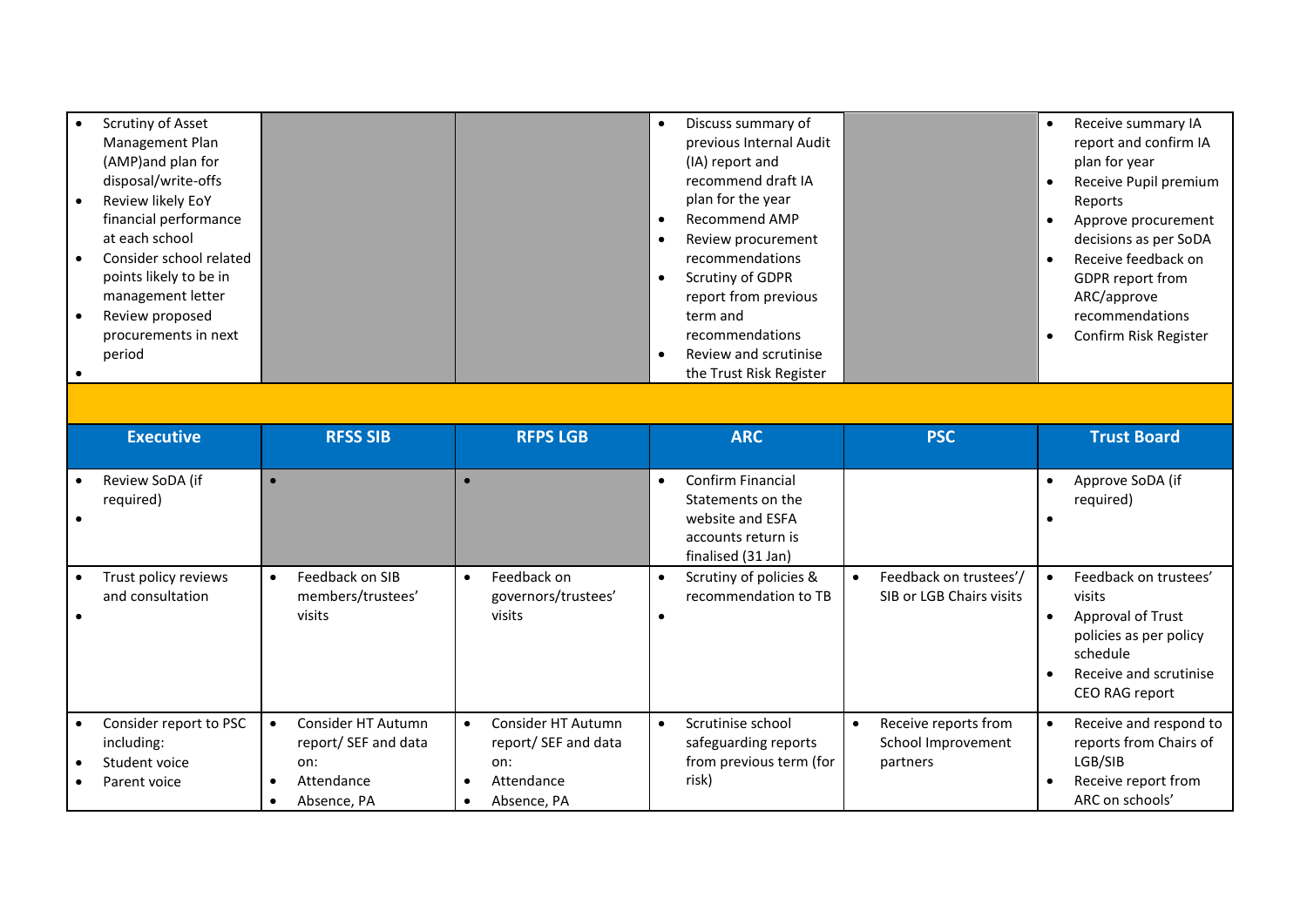|           | Staff voice<br>Workload & wellbeing<br>Scrutiny of<br>safeguarding reports<br>for Autumn term<br>Consider and feedback<br>on Trust/schools IT<br>management plans | $\bullet$<br>$\bullet$ | FTE/PEX<br>Behaviour<br>Review progress<br>against SIP/POAP<br>Consider priorities<br>targeted support<br>Scrutiny/feedback of<br>safeguarding report for<br>Autumn term for<br>ARC/PSC<br>Review and approve<br>school policies as per<br>agreed schedule | $\bullet$<br>$\bullet$<br>$\bullet$<br>$\bullet$ | FTE/PEX<br>Behaviour<br>Review progress<br>against SDP<br>Consider HT plans for<br>SDP priorities<br>Scrutiny of<br>safeguarding report<br>for Autumn term/<br>feedback for ARC/PSC<br>Review and approve<br>school policies as per<br>agreed schedule | $\bullet$<br>$\bullet$<br>$\bullet$ | Review of Schools' IT<br>management Plans &<br>recommendations to<br>TB | $\bullet$<br>$\bullet$<br>$\bullet$ | Review Schools' SIPs<br>and scrutinise school<br>performance targets<br>Review Trust-wide SI<br>metrics<br><b>Review PD metrics</b><br>Recommendations to<br>TB on risk register | $\bullet$ | safeguarding reports<br>and Schools' IT<br>management Plans |
|-----------|-------------------------------------------------------------------------------------------------------------------------------------------------------------------|------------------------|------------------------------------------------------------------------------------------------------------------------------------------------------------------------------------------------------------------------------------------------------------|--------------------------------------------------|--------------------------------------------------------------------------------------------------------------------------------------------------------------------------------------------------------------------------------------------------------|-------------------------------------|-------------------------------------------------------------------------|-------------------------------------|----------------------------------------------------------------------------------------------------------------------------------------------------------------------------------|-----------|-------------------------------------------------------------|
|           | Receive and feedback                                                                                                                                              | $\bullet$              |                                                                                                                                                                                                                                                            | $\bullet$                                        | Confirm likely future<br>student numbers at                                                                                                                                                                                                            | $\bullet$                           | Scrutiny of Finance                                                     | $\bullet$                           |                                                                                                                                                                                  |           | Receive CFO report<br>incl. financial                       |
| $\bullet$ | on:<br>Draft CFO Finance                                                                                                                                          |                        |                                                                                                                                                                                                                                                            |                                                  | <b>RFPS</b>                                                                                                                                                                                                                                            |                                     | report on financial<br>performance to end of                            |                                     |                                                                                                                                                                                  |           | Performance to end of                                       |
|           | Report and workplan                                                                                                                                               |                        |                                                                                                                                                                                                                                                            |                                                  |                                                                                                                                                                                                                                                        |                                     | December/ risks                                                         |                                     |                                                                                                                                                                                  |           | January                                                     |
|           | update                                                                                                                                                            |                        |                                                                                                                                                                                                                                                            |                                                  |                                                                                                                                                                                                                                                        | $\bullet$                           | <b>Review IA</b>                                                        |                                     |                                                                                                                                                                                  |           | Receive report from                                         |
|           | Review proposed                                                                                                                                                   |                        |                                                                                                                                                                                                                                                            |                                                  |                                                                                                                                                                                                                                                        |                                     | report/action plan if                                                   |                                     |                                                                                                                                                                                  |           | ARC on financial                                            |
|           | procurements in next                                                                                                                                              |                        |                                                                                                                                                                                                                                                            |                                                  |                                                                                                                                                                                                                                                        |                                     | required                                                                |                                     |                                                                                                                                                                                  |           | performance in                                              |
|           | period                                                                                                                                                            |                        |                                                                                                                                                                                                                                                            |                                                  |                                                                                                                                                                                                                                                        |                                     | Confirm likely future                                                   |                                     |                                                                                                                                                                                  |           | schools, pupil numbers,                                     |
|           | Consider asset                                                                                                                                                    |                        |                                                                                                                                                                                                                                                            |                                                  |                                                                                                                                                                                                                                                        |                                     | <b>RFPS numbers</b>                                                     |                                     |                                                                                                                                                                                  |           | asset management,<br>risks                                  |
|           | management plans<br>Draft Head of HR                                                                                                                              |                        |                                                                                                                                                                                                                                                            |                                                  |                                                                                                                                                                                                                                                        |                                     | Review procurement<br>recommendations                                   |                                     |                                                                                                                                                                                  |           | Approve procurement                                         |
|           | report and workplan                                                                                                                                               |                        |                                                                                                                                                                                                                                                            |                                                  |                                                                                                                                                                                                                                                        | $\bullet$                           | Scrutiny of Asset                                                       |                                     |                                                                                                                                                                                  |           | decisions as per SoDA                                       |
|           | update                                                                                                                                                            |                        |                                                                                                                                                                                                                                                            |                                                  |                                                                                                                                                                                                                                                        |                                     | management plan and                                                     |                                     |                                                                                                                                                                                  |           | Sign off asset                                              |
|           | Estates workplan                                                                                                                                                  |                        |                                                                                                                                                                                                                                                            |                                                  |                                                                                                                                                                                                                                                        |                                     | any disposal of                                                         |                                     |                                                                                                                                                                                  |           | management plan                                             |
|           | update                                                                                                                                                            |                        |                                                                                                                                                                                                                                                            |                                                  |                                                                                                                                                                                                                                                        |                                     | assets/write-offs                                                       |                                     |                                                                                                                                                                                  |           | Receive and consider                                        |
|           | Review previous terms'                                                                                                                                            |                        |                                                                                                                                                                                                                                                            |                                                  |                                                                                                                                                                                                                                                        | $\bullet$                           | Recommend                                                               |                                     |                                                                                                                                                                                  |           | HR report on previous                                       |
|           | GDPR data and                                                                                                                                                     |                        |                                                                                                                                                                                                                                                            |                                                  |                                                                                                                                                                                                                                                        |                                     | procurement decisions                                                   |                                     |                                                                                                                                                                                  |           | term HR and potential                                       |
|           | compliance                                                                                                                                                        |                        |                                                                                                                                                                                                                                                            |                                                  |                                                                                                                                                                                                                                                        | $\bullet$                           | as per SoDA<br>Scrutiny of GDPR                                         |                                     |                                                                                                                                                                                  |           | risks<br>Receive and consider                               |
| $\bullet$ | Review website<br>compliance                                                                                                                                      |                        |                                                                                                                                                                                                                                                            |                                                  |                                                                                                                                                                                                                                                        |                                     | report from Autumn                                                      |                                     |                                                                                                                                                                                  |           | Estate report on                                            |
|           |                                                                                                                                                                   |                        |                                                                                                                                                                                                                                                            |                                                  |                                                                                                                                                                                                                                                        |                                     | term and                                                                |                                     |                                                                                                                                                                                  |           | potential risks                                             |
|           |                                                                                                                                                                   |                        |                                                                                                                                                                                                                                                            |                                                  |                                                                                                                                                                                                                                                        |                                     | recommendations                                                         |                                     |                                                                                                                                                                                  |           | Receive feedback on                                         |
|           |                                                                                                                                                                   |                        |                                                                                                                                                                                                                                                            |                                                  |                                                                                                                                                                                                                                                        |                                     |                                                                         |                                     |                                                                                                                                                                                  |           | <b>GDPR</b> report from                                     |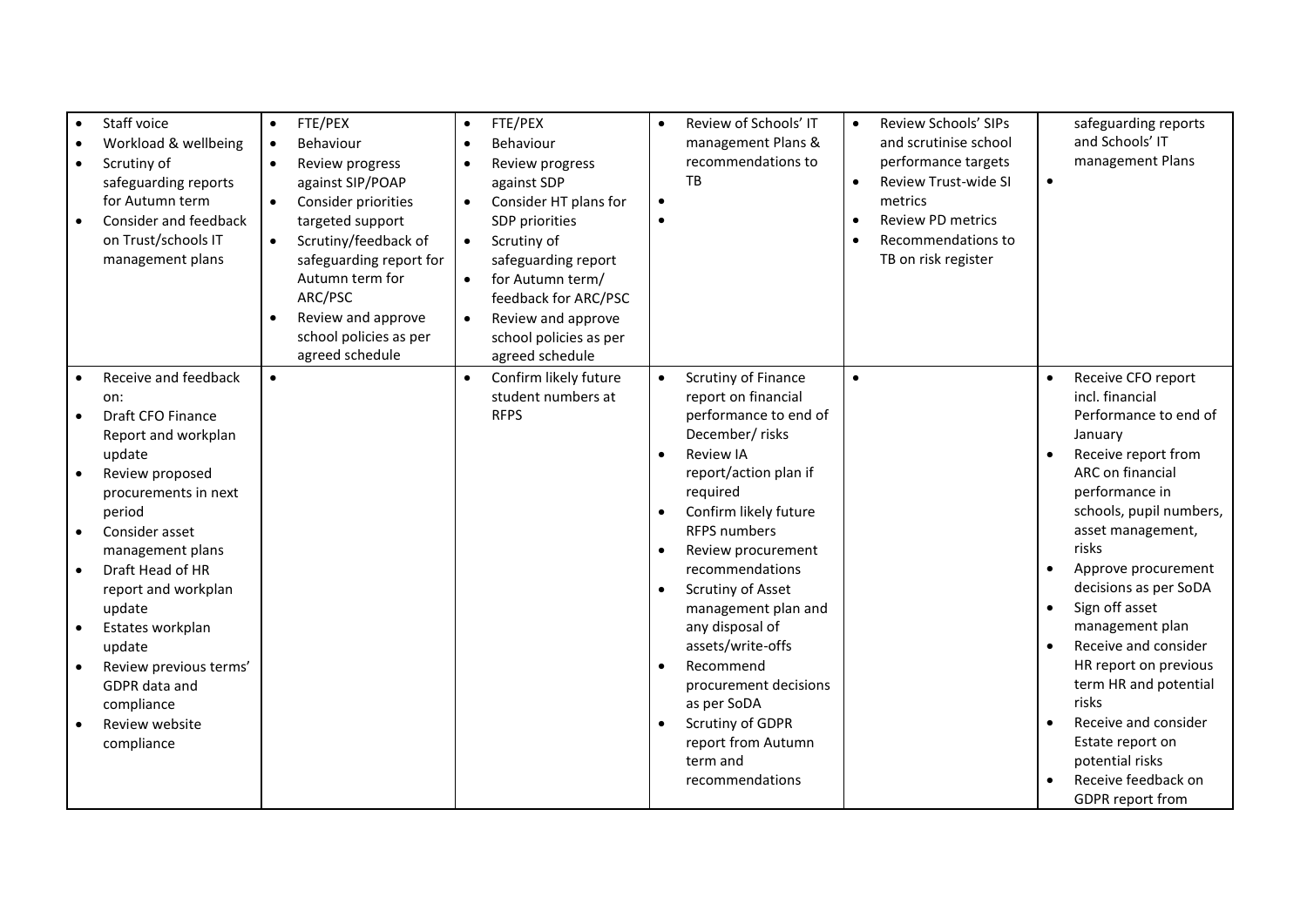|                                                                                                                                                  |                 |                 | Review & scrutinise<br>$\bullet$<br>Trust Risk Register |            | ARC/approve<br>recommendations<br>Confirm Risk Register<br>$\bullet$                                                                                                          |                                                                                                                                                                                                                      |
|--------------------------------------------------------------------------------------------------------------------------------------------------|-----------------|-----------------|---------------------------------------------------------|------------|-------------------------------------------------------------------------------------------------------------------------------------------------------------------------------|----------------------------------------------------------------------------------------------------------------------------------------------------------------------------------------------------------------------|
|                                                                                                                                                  |                 |                 |                                                         |            |                                                                                                                                                                               |                                                                                                                                                                                                                      |
| <b>Executive</b>                                                                                                                                 | <b>RFSS SIB</b> | <b>RFPS LGB</b> | <b>ARC</b>                                              | <b>PSC</b> | <b>Trust Board</b>                                                                                                                                                            |                                                                                                                                                                                                                      |
| Review SoDA (if<br>required)                                                                                                                     | $\bullet$       | $\bullet$       | $\bullet$                                               | $\bullet$  | Approve SoDA (if<br>$\bullet$<br>required)<br>Consider and agree<br>$\bullet$<br>plans for annual<br>governance review                                                        |                                                                                                                                                                                                                      |
| Trust policy reviews<br>$\bullet$<br>and consultation<br>$\bullet$                                                                               | $\bullet$       | $\bullet$       |                                                         | $\bullet$  | Feedback on trustees'<br>$\bullet$<br>visits<br>Approval of Trust<br>$\bullet$<br>policies by exception<br>Receive and scrutinise<br>$\bullet$<br>CEO RAG report<br>$\bullet$ |                                                                                                                                                                                                                      |
| Share curriculum<br>$\bullet$<br>mapping, long and<br>medium-term planning<br>as per Quality of<br>Education judgement<br>in preparation for PSC | $\bullet$       | $\bullet$       |                                                         |            | $\bullet$                                                                                                                                                                     | Receive report from<br>$\bullet$<br>PSC on educational<br>performance in<br>schools; key risks;<br>school targets;<br>safeguarding reports;<br>Quality of Education in<br>relation to the<br>curriculum<br>$\bullet$ |
| <b>Draft Finance Report</b><br>$\bullet$<br>and workplan update<br>HR workplan update<br>$\bullet$                                               | $\bullet$       | $\bullet$       |                                                         | $\bullet$  | Finance report on<br>$\bullet$<br>financial performance<br>to end of March/ risks                                                                                             |                                                                                                                                                                                                                      |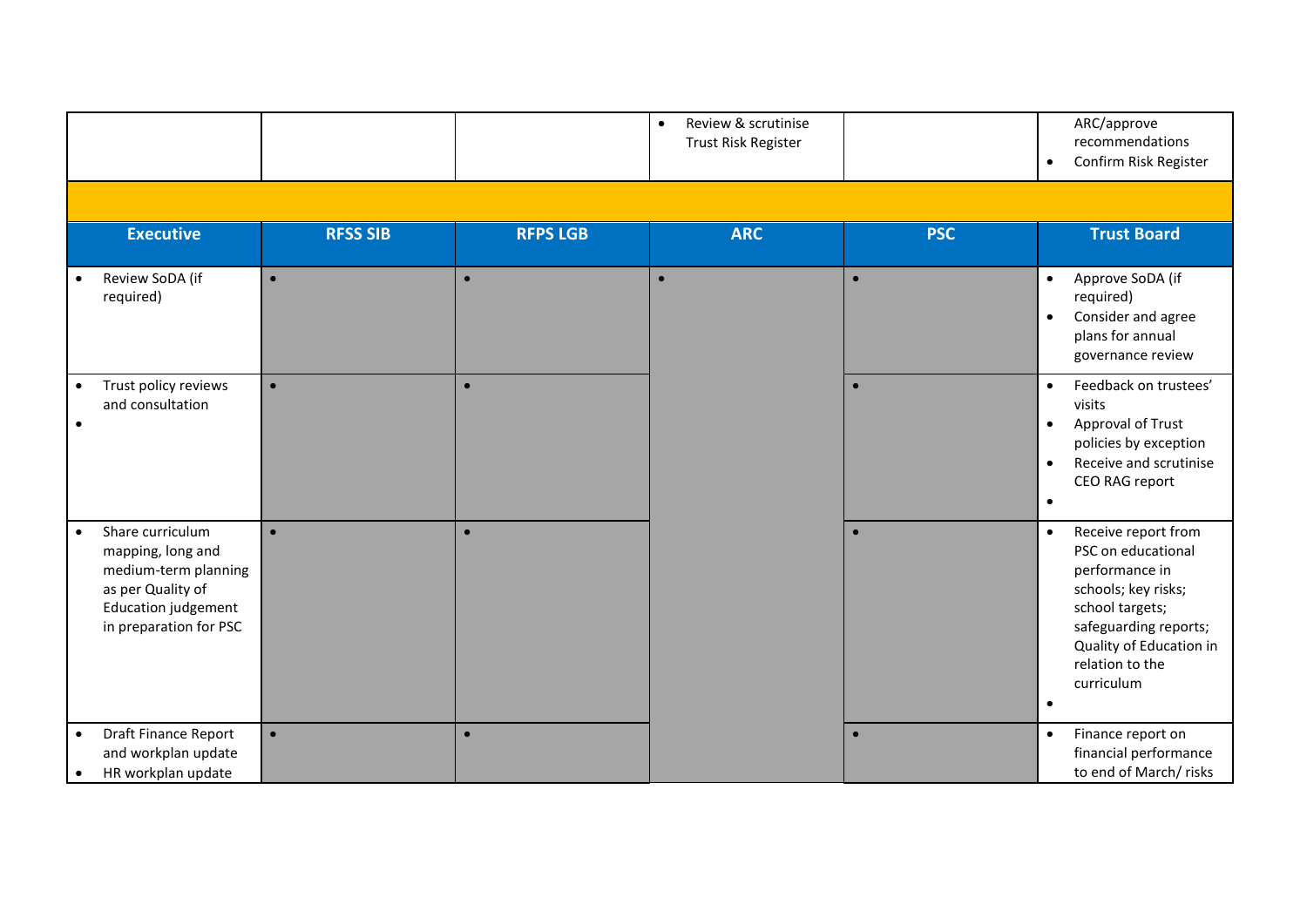| Staffing structure/<br>budget development<br>Estates workplan<br>update<br>Review proposed<br>procurements in next<br>period<br>Review annual GDPR<br>audit by DPO and<br>associated trust and<br>schools action plans<br>$\bullet$ |                                                                                                   |                                                                                                   |                                                                                                                                               |                                                                                                                                                                                                                  | Approve procurement<br>decisions as per SoDA<br>Confirm Risk Register<br>$\bullet$                                                                                    |
|-------------------------------------------------------------------------------------------------------------------------------------------------------------------------------------------------------------------------------------|---------------------------------------------------------------------------------------------------|---------------------------------------------------------------------------------------------------|-----------------------------------------------------------------------------------------------------------------------------------------------|------------------------------------------------------------------------------------------------------------------------------------------------------------------------------------------------------------------|-----------------------------------------------------------------------------------------------------------------------------------------------------------------------|
|                                                                                                                                                                                                                                     |                                                                                                   |                                                                                                   |                                                                                                                                               |                                                                                                                                                                                                                  |                                                                                                                                                                       |
| <b>Executive</b>                                                                                                                                                                                                                    | <b>RFSS SIB</b>                                                                                   | <b>RFPS LGB</b>                                                                                   | <b>ARC</b>                                                                                                                                    | <b>PSC</b>                                                                                                                                                                                                       | <b>Trust Board</b>                                                                                                                                                    |
| Review SoDA (if<br>required)<br>Review next year<br>meeting calendar                                                                                                                                                                | Annual 360-degree<br>$\bullet$<br>feedback to trustees on<br>governance systems<br>and operations | Annual 360-degree<br>$\bullet$<br>feedback to trustees on<br>governance systems<br>and operations | Consideration of<br>$\bullet$<br>feedback from LGB/SIB<br>on governance systems<br>and operations<br>Annual calendar<br>$\bullet$<br>scrutiny | $\bullet$                                                                                                                                                                                                        | Approve SoDA (if<br>$\bullet$<br>required)<br>Annual review of<br>governance (may be a<br>separate meeting)<br>Approve nest year<br>$\bullet$<br>calendar of meetings |
| Trust policy reviews<br>and consultation<br>$\bullet$                                                                                                                                                                               | Feedback on SIB<br>$\bullet$<br>members/trustees'<br>visits                                       | Feedback on<br>$\bullet$<br>governors'/trustees'<br>visits                                        | Scrutiny of policies &<br>$\bullet$<br>recommendation to TB<br>including appraisal and<br>pay policies for<br>following year                  | <b>Consider Aims/Vision</b><br>$\bullet$<br>Statement for<br>following year<br>Consider future<br>$\bullet$<br>priorities to<br>recommend to the<br>Trust<br>Consider draft equality<br>$\bullet$<br>information | Approval of Trust<br>policies as per policy<br>schedule<br>Feedback on trustees'<br>visits<br>Receive/scrutinise CEO<br>$\bullet$<br>RAG report                       |
| Scrutiny of<br>safeguarding reports<br>for Spring term                                                                                                                                                                              | Consider HT Spring<br>$\bullet$<br>report and data on:                                            | Consider HT Spring<br>$\bullet$<br>report/ SEF and data<br>on:                                    | Review admissions for<br>$\bullet$<br>following year and<br>impact on structures                                                              | Receive reports from<br>$\bullet$<br>School Improvement<br>partners                                                                                                                                              | Receive reports from<br>$\bullet$<br>Chairs of LGB/SIB                                                                                                                |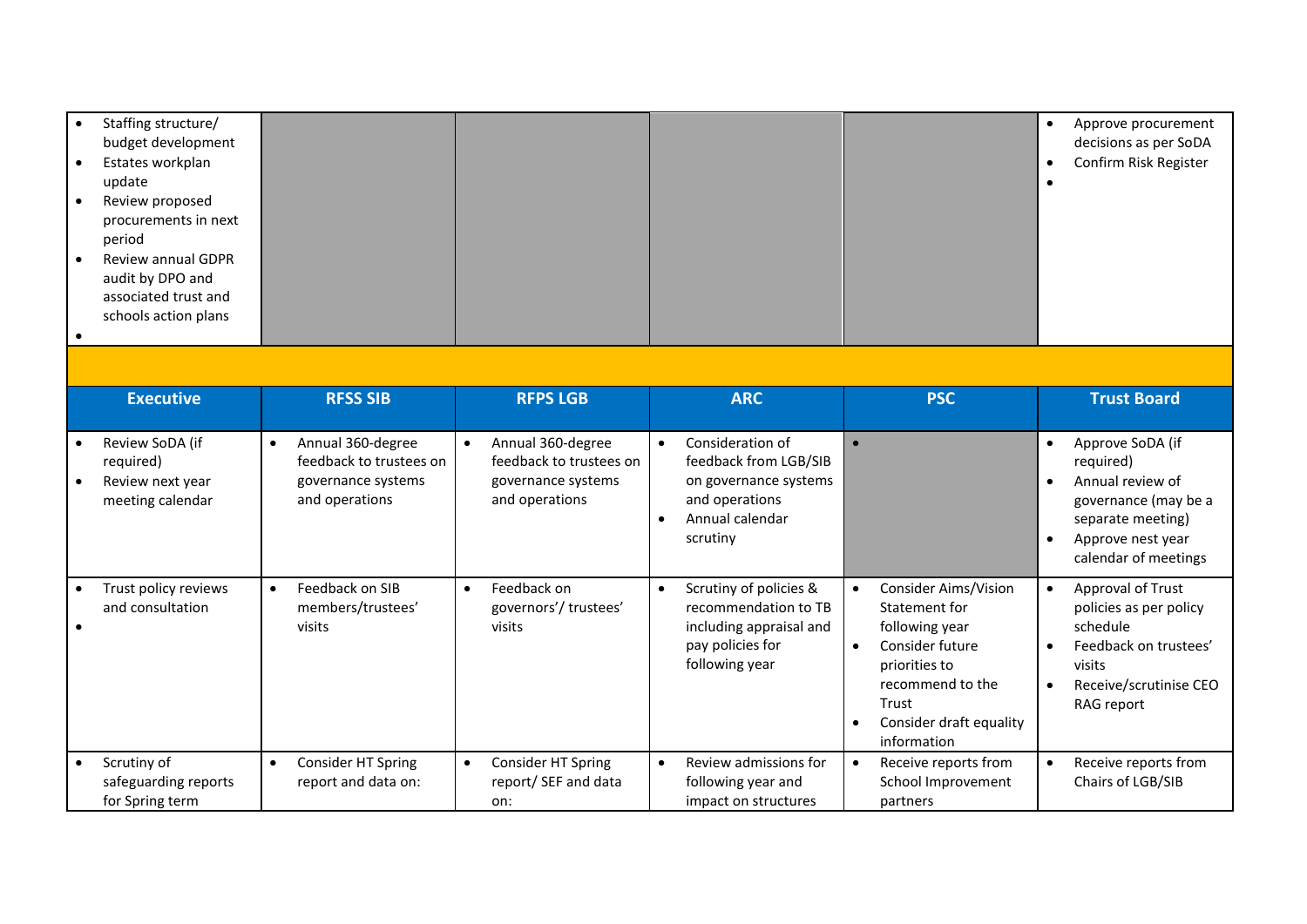| Review Appraisal and<br>pay policies in relation<br>to performance review<br>systems/pay<br>progression                                                           | Attendance<br>$\bullet$<br>Absence, PA<br>$\bullet$<br>FTE/PEX<br>$\bullet$<br>Behaviour<br>$\bullet$<br>Destinations of leavers<br>(Yrs 6; 11)<br>Admissions<br>$\bullet$<br>Review progress<br>$\bullet$<br>against SIP/POAP<br>Consider HT plans for<br>$\bullet$<br>SIP/SDP priorities and<br>targeted support<br>Scrutiny of Spring term<br>safeguarding report | Attendance<br>Absence, PA<br>FTE/PEX<br>Behaviour<br>Consider HT plans for<br>SDP priorities<br>Scrutiny of for Spring<br>term safeguarding<br>report and feedback<br>for ARC/PSC<br>Review and approve<br>$\bullet$<br>school policies as per<br>agreed schedule | and Budget return<br>(BFRO) preparation                                                                                                                                                           | Review Schools' SIPs<br>$\bullet$<br>and scrutinise school<br>performance targets<br>Review Trust-wide SI<br>$\bullet$<br>metrics<br><b>Review PD metrics</b><br>$\bullet$<br>Recommendations to<br>$\bullet$<br>TB on risk register | Receive and scrutinise<br>CEO RAG report<br>$\bullet$                                                                                               |
|-------------------------------------------------------------------------------------------------------------------------------------------------------------------|----------------------------------------------------------------------------------------------------------------------------------------------------------------------------------------------------------------------------------------------------------------------------------------------------------------------------------------------------------------------|-------------------------------------------------------------------------------------------------------------------------------------------------------------------------------------------------------------------------------------------------------------------|---------------------------------------------------------------------------------------------------------------------------------------------------------------------------------------------------|--------------------------------------------------------------------------------------------------------------------------------------------------------------------------------------------------------------------------------------|-----------------------------------------------------------------------------------------------------------------------------------------------------|
|                                                                                                                                                                   | and feedback for<br>ARC/PSC<br>Review and approve<br>school policies as per<br>agreed schedule                                                                                                                                                                                                                                                                       |                                                                                                                                                                                                                                                                   |                                                                                                                                                                                                   |                                                                                                                                                                                                                                      |                                                                                                                                                     |
| <b>Draft Finance Report</b><br>and workplan update<br>including internal audit<br>preparation                                                                     |                                                                                                                                                                                                                                                                                                                                                                      |                                                                                                                                                                                                                                                                   | Scrutiny of Finance<br>$\bullet$<br>report & confirm BFRO<br>financial return to the<br>ESFA (due 20/05)                                                                                          | $\bullet$                                                                                                                                                                                                                            | Receive Report from<br>Chair of ARC incl.<br>internal audit outcome<br>Finance report on                                                            |
| Update on budget<br>planning progress<br>Review proposed<br>procurements in next<br>period<br>Draft HR report and                                                 |                                                                                                                                                                                                                                                                                                                                                                      |                                                                                                                                                                                                                                                                   | Review Internal audit<br>$\bullet$<br>report/action plan<br>Review procurement<br>$\bullet$<br>recommendations<br>Scrutiny of HR report<br>$\bullet$<br><b>Review External Trust</b><br>$\bullet$ |                                                                                                                                                                                                                                      | financial performance<br>to end of April and risks<br>Approve procurement<br>decisions as per SoDA<br>Receive and review HR<br><b>Spring Report</b> |
| workplan update<br>Estates report and<br>$\bullet$<br>workplan update<br><b>Consider Action plans</b><br>to meet external Trust<br><b>Health and Safety Audit</b> |                                                                                                                                                                                                                                                                                                                                                                      |                                                                                                                                                                                                                                                                   | <b>Health and Safety</b><br>Review and reports<br>against action plans<br>Scrutiny of GDPR<br>$\bullet$<br>report from Spring<br>term and<br>recommendations                                      |                                                                                                                                                                                                                                      | <b>Receive Annual Trust</b><br>Health & Safety Audit<br>Report (external) and<br>schools' response<br>Receive Spring term<br>GDPR report & external |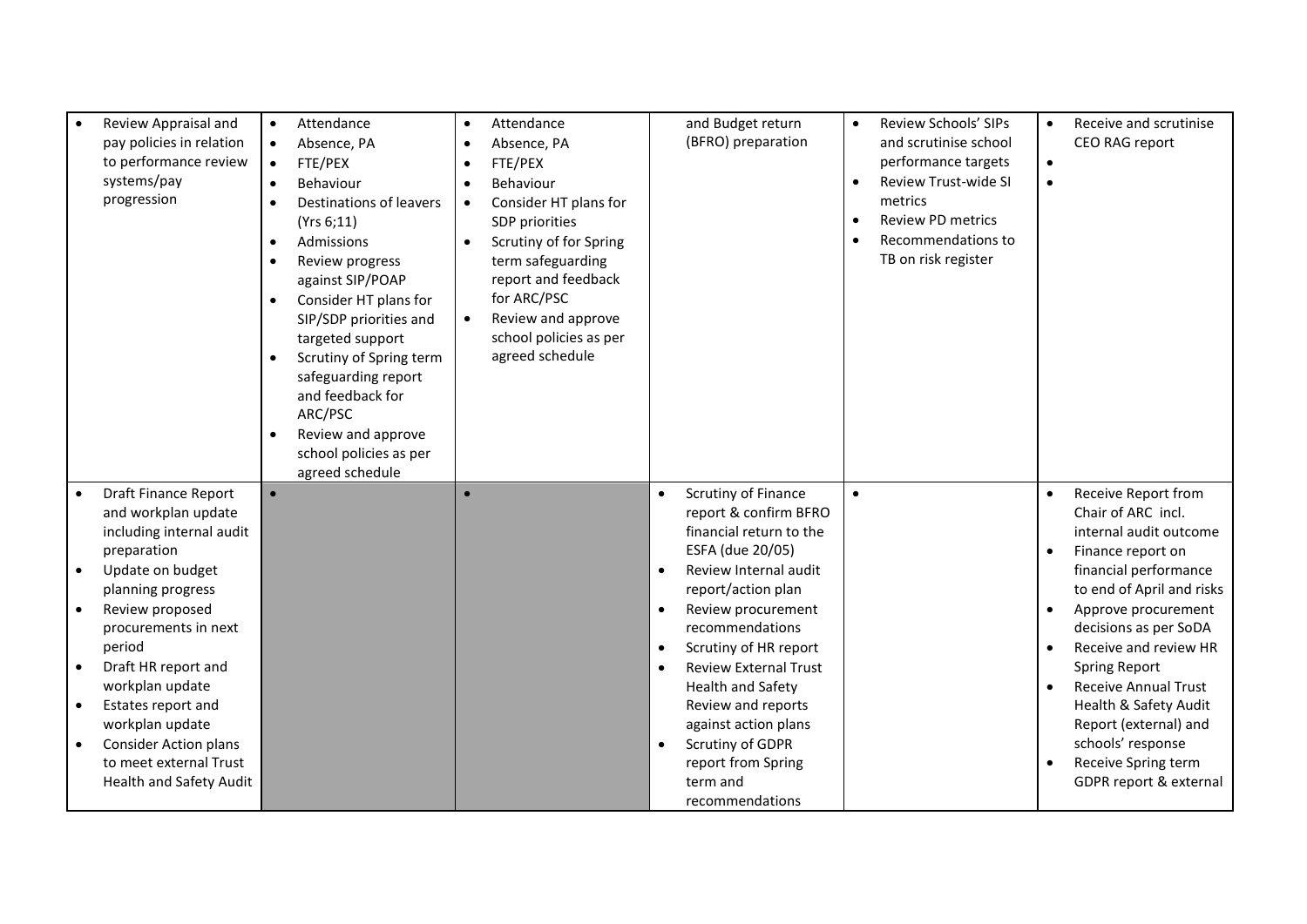| Trips for the<br>forthcoming<br>year/insurance/risk<br>assessments<br>Review Spring terms'<br>GDPR data and<br>compliance<br>Review website<br>compliance Review |                                                                                                                                                       |                                                                                                                                                 | <b>Review External Trust</b><br>$\bullet$<br><b>GDPR Review (DPO)</b><br>and report against<br>action plan<br>Review Insurance (RPA<br>$\bullet$<br>and local for vehicles)<br>Scrutiny of key plans<br>$\bullet$<br>for trips plan and risk<br>assessments<br>Review / scrutinise<br>$\bullet$<br>Trust Risk Register | $\bullet$<br>$\bullet$<br>$\bullet$ | <b>Trust GDPR Review</b><br>(DPO), and action plan<br>Confirm all insurances<br>in place<br>Confirm trip plan and<br>risk assessments<br>Confirm Risk Register                                                                                                                                                                             |
|------------------------------------------------------------------------------------------------------------------------------------------------------------------|-------------------------------------------------------------------------------------------------------------------------------------------------------|-------------------------------------------------------------------------------------------------------------------------------------------------|------------------------------------------------------------------------------------------------------------------------------------------------------------------------------------------------------------------------------------------------------------------------------------------------------------------------|-------------------------------------|--------------------------------------------------------------------------------------------------------------------------------------------------------------------------------------------------------------------------------------------------------------------------------------------------------------------------------------------|
| Executive                                                                                                                                                        | <b>RFSS SIB</b><br>$\bullet$                                                                                                                          | <b>RFPS LGB</b><br>$\bullet$                                                                                                                    | <b>ARC</b><br>$\bullet$                                                                                                                                                                                                                                                                                                |                                     |                                                                                                                                                                                                                                                                                                                                            |
|                                                                                                                                                                  |                                                                                                                                                       |                                                                                                                                                 |                                                                                                                                                                                                                                                                                                                        | <b>PSC</b>                          | <b>Trust Board</b>                                                                                                                                                                                                                                                                                                                         |
| Review SoDA (if<br>required)                                                                                                                                     | Consider attendance<br>$\bullet$<br>at meetings, key<br>points for end of year<br>feedback for Trust<br>Annual review and<br>governance<br>statements | Consider governor<br>$\bullet$<br>attendance, key points<br>for end of year<br>feedback for Trust<br>Annual review and<br>governance statements | $\bullet$                                                                                                                                                                                                                                                                                                              | $\bullet$                           | Approve SoDA (if<br>$\bullet$<br>required)<br>Approval of Trust<br>$\bullet$<br>policies as per policy<br>schedule<br>Initial consideration<br>of annual statement<br>on governance<br>arrangements;<br>attendance;<br>effectiveness of<br>arrangements; and<br>proposals for future<br>arrangements<br>including feedback<br>from SIB/LGB |
| Plan feedback report<br>and delivery for the<br><b>Annual Trust strategy</b><br>meeting                                                                          | <b>Consider Aims/Vision</b><br>$\bullet$<br>Statement for next<br>year                                                                                | Consider Aims/Vision<br>$\bullet$<br>Statement for next year<br>Consider future<br>$\bullet$<br>priorities to                                   | <b>Consider Aims/Vision</b><br>$\bullet$<br>Statement for next year<br>Consider future<br>$\bullet$<br>priorities to                                                                                                                                                                                                   | $\bullet$                           | Approval of Trust<br>$\bullet$<br>policies by<br>exception                                                                                                                                                                                                                                                                                 |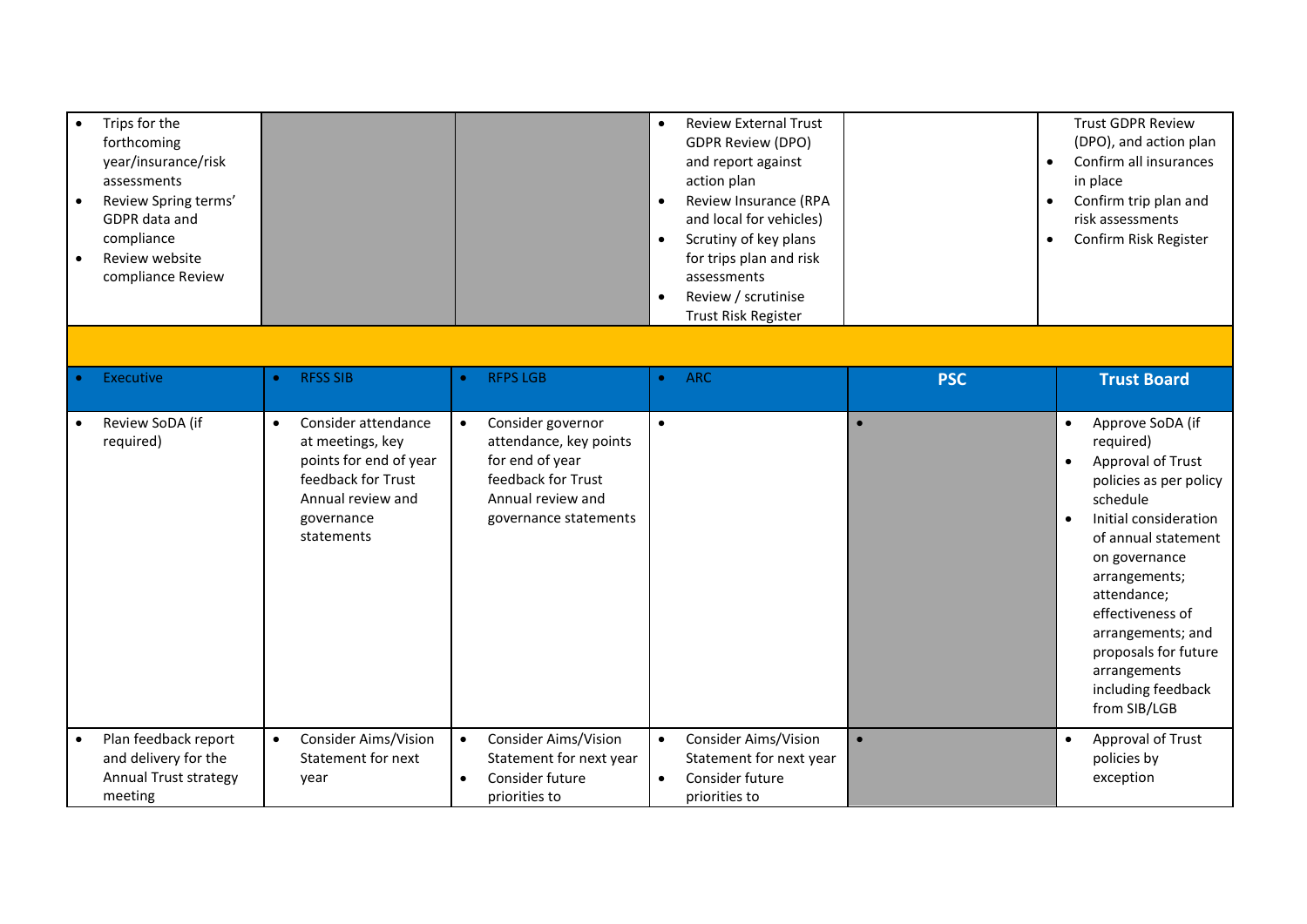| Review progress of<br>SDP/SIPs<br>Consider Aims/Vision<br>Statement for next year<br>Consider future<br>priorities to<br>recommend to the<br>Trust for the next year<br>Review of Equality<br>objectives and propose<br>updates to equality<br>information | Consider future<br>$\bullet$<br>priorities to<br>recommend to the<br>Trust for next year<br>Review SIB member<br>$\bullet$<br>oversight/mentoring/<br>coaching<br>$\bullet$                                                                                                                                                           | recommend to the<br>Trust for next year<br>Consider feedback on<br>$\bullet$<br>governor<br>mentoring/coaching<br>$\bullet$                                                                                                                                                                                                   | recommend to the<br>Trust<br>Consider draft equality<br>$\bullet$<br>information                                                                                                                                             |           | Receive Annual<br>summary report<br>from CEO and<br><b>Executive Team to</b><br>feed into Annual<br>Strategy meeting to<br>consider future<br>strategic direction of<br>the Trust<br>Set out the LT2<br>strategy at the<br><b>Annual Strategy</b><br>Meeting attended<br>by: Trustees; Chairs<br>of LGB/SIB;<br><b>Executive Team</b><br>Approve Equality<br>Statement |
|------------------------------------------------------------------------------------------------------------------------------------------------------------------------------------------------------------------------------------------------------------|---------------------------------------------------------------------------------------------------------------------------------------------------------------------------------------------------------------------------------------------------------------------------------------------------------------------------------------|-------------------------------------------------------------------------------------------------------------------------------------------------------------------------------------------------------------------------------------------------------------------------------------------------------------------------------|------------------------------------------------------------------------------------------------------------------------------------------------------------------------------------------------------------------------------|-----------|------------------------------------------------------------------------------------------------------------------------------------------------------------------------------------------------------------------------------------------------------------------------------------------------------------------------------------------------------------------------|
| <b>Review External Trust</b><br>Safeguarding Audit/<br>Review and schools'<br><b>Action Plans</b>                                                                                                                                                          | Review progress<br>$\bullet$<br>against SIP/POAP<br>Consider priorities for<br>$\bullet$<br>targeted support<br>currently and for next<br>year<br>Presentation on<br>transition preparation<br>for next year/new<br>year group<br>Review and approve<br>school policies as per<br>agreed schedule<br>Consider report to<br><b>PSC</b> | Review progress against<br>SDP<br>Consider HT plans for<br>$\bullet$<br>SDP priorities for next<br>year incl. staffing,<br>premises<br>Presentation on<br>transition preparation<br>for next year/new year<br>group<br>Review and approve<br>school policies as per<br>agreed schedule<br>Consider report to PSC<br>$\bullet$ | Scrutinise school<br>$\bullet$<br>safeguarding reports<br>from previous term (for<br>risk)<br><b>Scrutinise External Trust</b><br>$\bullet$<br>Safeguarding Audit<br>Review and reports<br>against action plans<br>$\bullet$ |           | Receive end of year<br>report from Chair of<br><b>PSC</b><br>Receive reports<br>$\bullet$<br>from ARC and PSC<br>on Annual<br>Safeguarding Audit<br>and schools' reports<br>against action plans                                                                                                                                                                       |
| <b>Draft Finance Report</b><br>and workplan update                                                                                                                                                                                                         | $\bullet$                                                                                                                                                                                                                                                                                                                             | $\bullet$                                                                                                                                                                                                                                                                                                                     | Scrutiny of Finance<br>$\bullet$<br>report on financial                                                                                                                                                                      | $\bullet$ | Finance report on<br>financial                                                                                                                                                                                                                                                                                                                                         |